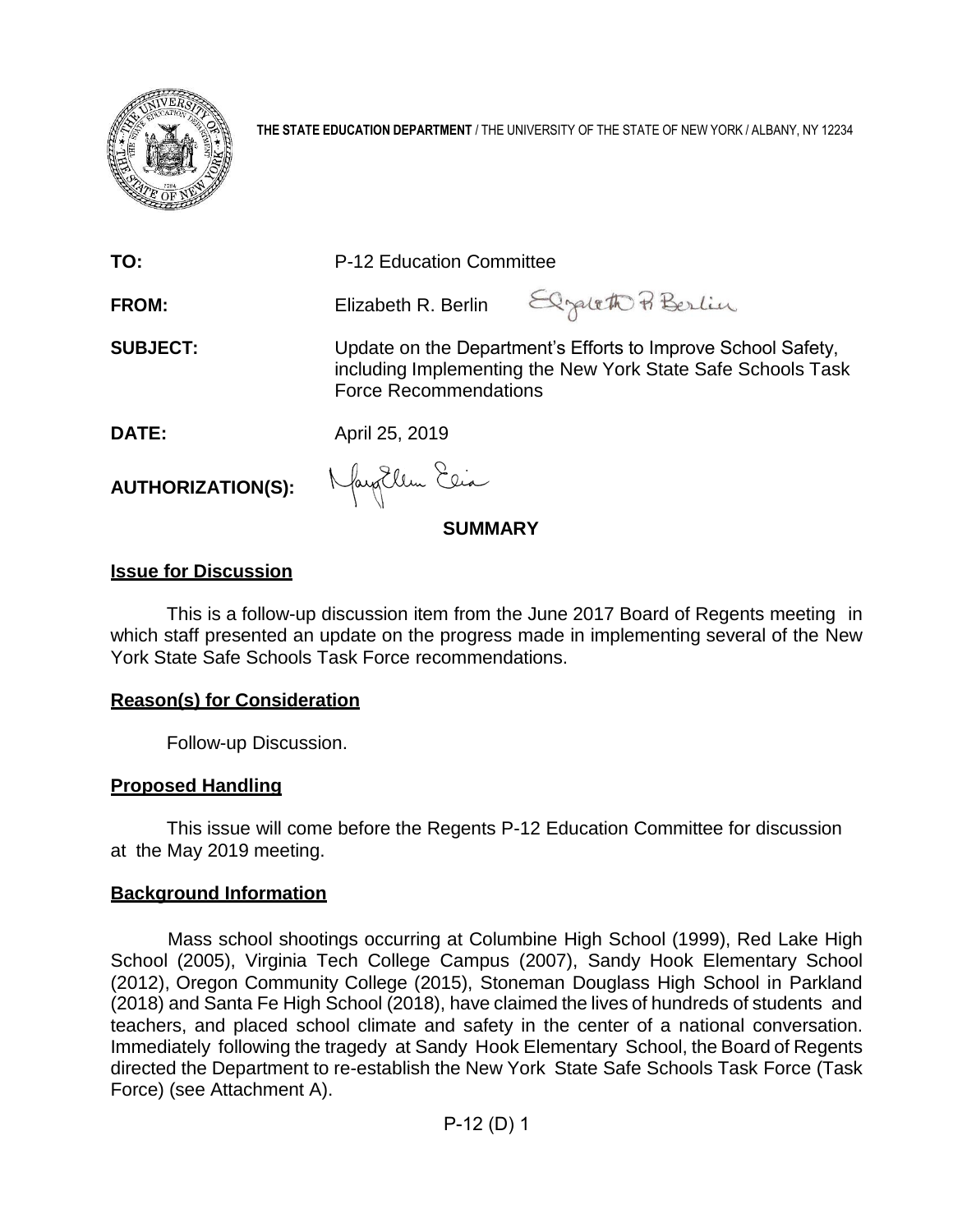A kick-off meeting of the Task Force was held on May 8, 2013, followed by a series of Workgroup meetings and a Student Forum to hear the student's perspective on issues related to school safety. It became clear that school safety is a multi-faceted topic that takes a multi-pronged approach to fully address issues related to school safety. Therefore, the Task Force members divided into three Workgroups with very different focuses to develop recommendations for the full Task Force to endorse and the Department's consideration:

- 1) School Culture/Student Engagement;
- 2) Data Use/Reporting; and

.

3) Building Security/Infrastructure

At the September 2014 Board of Regents meeting, members of the Task Force presented the full set of 36 recommendations in priority order to the P-12 Education Committee (see Attachment B). These recommendations have served as a Blueprint for Action in promoting school climate and fostering school safety in New York State. Each year the Department focuses on implementing a subset of the recommendations with the expectation that most or all will be completed within a five-year timeline.

Also in 2013, the Governor signed into law the NYS SAFE Act that included a provision requiring the creation of the School Safety Improvement Team (SSIT) to be comprised of the following five agencies -- Governor's Office, New York State Education Department, New York State Police, New York State Division of Homeland Security & Emergency Services and the New York State Division of Criminal Justice Services -- and requiring the SSIT to meet on a regular basis to improve school safety. Since 2013, the SSIT continues to meet regularly to help implement the recommendations from the New York State Safe Schools Task Force and address other issues regarding school safety raised by the respective agencies. In addition, Department staff have been working collaboratively with other key stakeholders, such as school administrators; education advocates and union representatives; law enforcement, community health, mental health, and social services personnel; as well as staff from other State agencies such as the Office of Mental Health, Office of Children and Family Services, and Department of Health to implement the Task Force recommendations, and to continue to consider the perspectives and expertise of all parties with a focus on school safety.

In 2018, the New York State Office of the Comptroller (OSC) conducted an [audit](https://osc.state.ny.us/audits/allaudits/093019/sga-2019-18s34.pdf) of the Department on school safety. The scope of the audit was to determine whether the Department is monitoring schools and districts to ensure they are complying with laws and regulations governing school safety planning. The audit can be found at the following link [audit.](https://osc.state.ny.us/audits/allaudits/093019/sga-2019-18s34.pdf) (https://osc.state.ny.us/audits/allaudits/093019/sga-2019-18s34.pdf)

In September 2018, the Department successfully applied for approximately \$3 million in federal grant funds to improve the capacity of the Department to provide technical assistance and training to school personnel related to emergency response planning. These grant funds will assist the Department with continuing to implement the Task Force recommendations and address recommendations from the OSC audit related to school safety.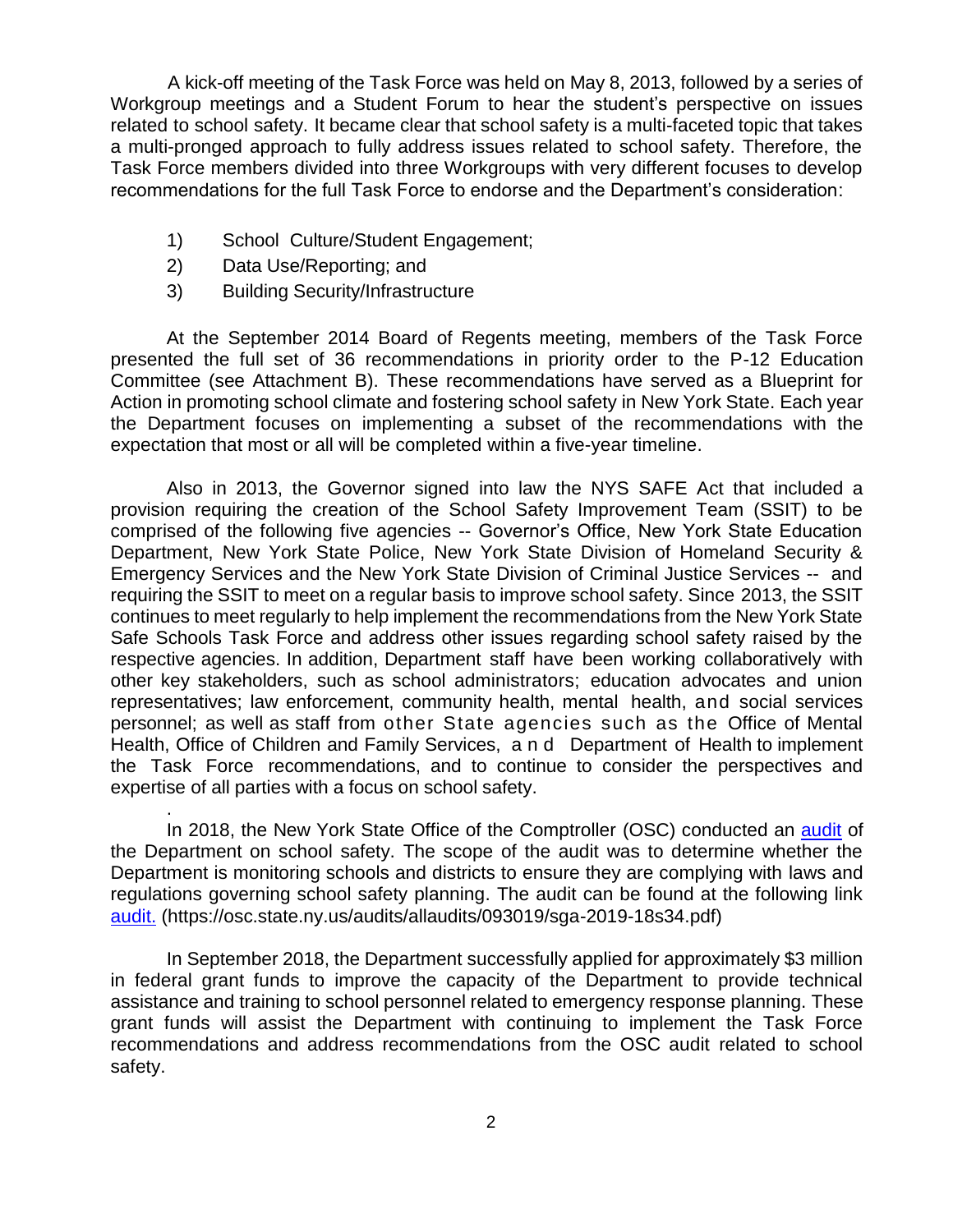### **Status Update on Implementation of the Task Force Recommendations**

The Department continues make promoting school climate and safety, and implementing the Task Force recommendations, a priority. Two themes became evident throughout the Task Force recommendations: 1) promote and measure school climate rather than focus exclusively on measuring school violence, and 2) focus on Social Emotional Learning to help students learn the essential skills that affect every area of our lives, including how to understand and manage emotions, and how to establish and maintain positive relationships. The Department's progress to date on implementing the Task Force recommendations are being highlighted in this presentation with a specific focus on these two themes. In addition, it is important to note that several of the initiatives being presented are also embedded in New York State's Every Student Succeeds Act (ESSA) plan.

Highlights of the initiatives that have been implemented over the past four years to promote school climate and safety, most of which were recommended by the Task Force, are listed below. Department staff and key stakeholders will provide more details during the Board panel presentation.

- Designed a system to measure school climate, rather than only focusing on measuring school violence, an integral part of the School Climate Index.
- Implementation of School Climate Surveys in over 100 districts in the 2018-19 school year.
- Developed a tool for schools to use to monitor chronic absenteeism and provided guidance on best practices to address attendance issues with students.
- Distributed Social Emotional Learning Resources to Schools.
- Provided Resources for School Staff on Restorative Practices, Trauma-Informed Practices and Mental Health.
- Established the Safe and Supportive Schools Technical Assistance Center (TAC).
- Aligned the data collection system for School Safety and Educational Climate *(formerly known as Violent and Disruptive Incident Reporting [VADIR] and Dignity for All Students Act [DASA]).*
- Revised the VADIR categories to reflect only the most serious incidents.
- Expanded emergency drill requirements to require four lock-down drills per year in addition to eight fire drills.
- Defined each of the emergency drills so schools across the State use the same language, e.g., lockdown, lockout, shelter-in-place, hold-in-place, and evacuate.
- Developed a standard, uniform Building-level Emergency Response Plan Template that is required for all schools to use.
- Created a secure portal for submission of the Building-level Emergency Response Plan Template.
- Provided professional learning opportunities for schools to incorporate positive school climate strategies into the school environment.
- Continue to discuss using *Run, Hide, Fight*, a nationally recognized model, for responding to intruders in a school setting.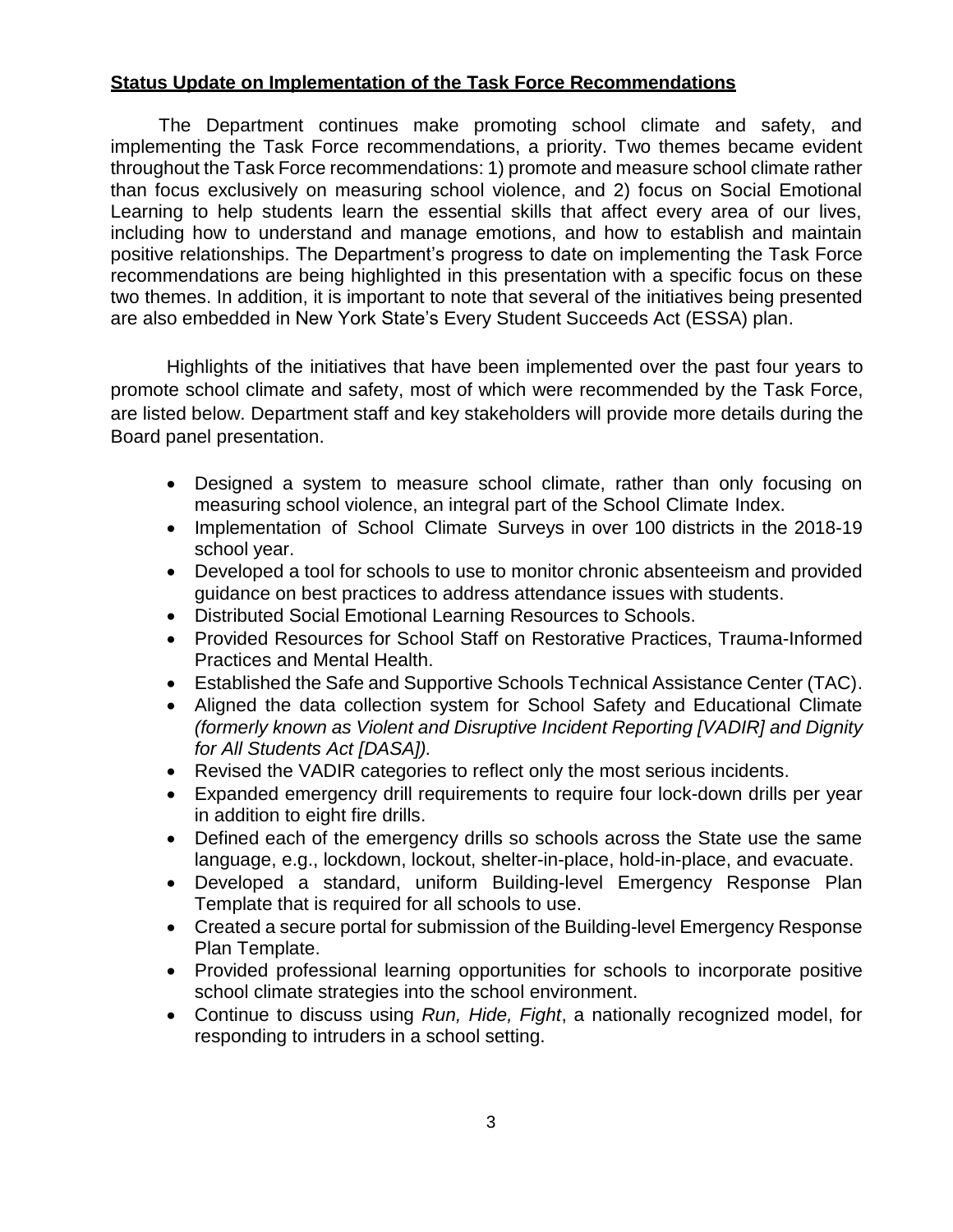## **Next Steps**

The Department will:

- 1. Continue to meet with the School Safety Improvement Team to bring best practices on school safety into schools across the State.
- 2. By fall of 2019, seek feedback from the schools and school districts participating in the 2018-19 School Climate Survey Pilot with a focus on strategies to analyze the data collection, facilitate local Community Engagement Teams and develop local action plans to address identified needs and gaps.
- 3. During the 2019-20 school year, in coordination with the Safe and Supportive Schools Technical Assistance Center, provide technical assistance to schools across the State, in the implementation of a Comprehensive School Climate Strategy including creating action plans to implement with fidelity positive school climate frameworks, such as Social Emotional Learning, Trauma-Sensitive Schools, and Restorative Practices, and using data to measure school climate improvements.
- 4. Continue to implement the recommendations of the New York State Safe Schools Task Force and the School Safety Improvement Team.
- 5. Continue to discuss the inclusion of the *Run, Hide, Fight* emergency drill into the statewide protocol with consideration toward age appropriateness and potential side effects of emergency drills leading to more effective implementation in schools.
- 6. Continue to address the recommendations from the 2019 New York State OSC Report regarding improving school safety planning requirements.

## **Related Regents Items**

[May 2018: Mental Health Education in Schools](http://www.regents.nysed.gov/common/regents/files/518p12ppca1.pdf) 

(http://www.regents.nysed.gov/common/regents/files/518p12ppca1.pdf)

[May 2018, Introduction of New Guidance and Resources for Social Emotional Learning](http://www.regents.nysed.gov/meetings/2018/2018-05/meeting-board-regents) (http://www.regents.nysed.gov/meetings/2018/2018-05/meeting-board-regents)

[June 2017, Status Update on the Implementation of the New York State Safe Schools Task](http://www.regents.nysed.gov/common/regents/files/617p12d1.pdf)  [Force](http://www.regents.nysed.gov/common/regents/files/617p12d1.pdf) (http://www.regents.nysed.gov/common/regents/files/617p12d1.pdf)

[May 2017, Amendment of Sections 52.21, 100.2\(j\) and Part 80 of the Commissioner's](http://www.regents.nysed.gov/common/regents/files/517brca14.pdf)  [Regulations Relating to School Counseling, Certification Requirements for School](http://www.regents.nysed.gov/common/regents/files/517brca14.pdf)  [Counselors and Program Registration Requirements for School Counseling Preparation](http://www.regents.nysed.gov/common/regents/files/517brca14.pdf)  [Programs](http://www.regents.nysed.gov/common/regents/files/517brca14.pdf) (http://www.regents.nysed.gov/common/regents/files/517brca14.pdf)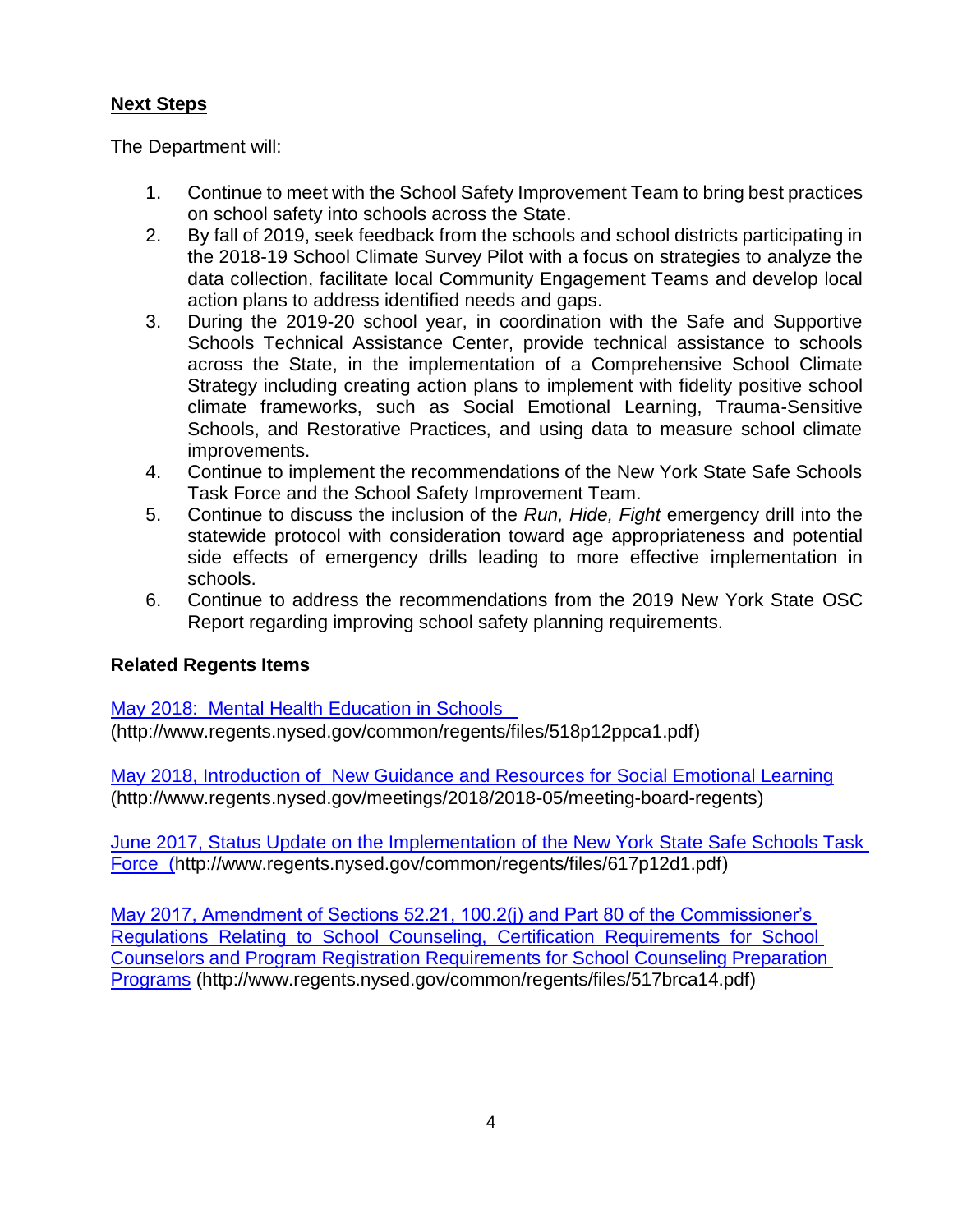[December 2016, Amendment of Section 100.2\(gg\) of the Commissioner's Regulations,](http://www.regents.nysed.gov/common/regents/files/1216p12a2.pdf)  [Relating to the Uniform Violent and Disruptive Incident Reporting System \(VADIR\):](http://www.regents.nysed.gov/common/regents/files/1216p12a2.pdf) 

(http://www.regents.nysed.gov/common/regents/files/1216p12a2.pdf)

[September 2016, Proposed Amendment of Section 100.2\(gg\) of the Commissioner's](http://www.regents.nysed.gov/common/regents/files/916p12d2.pdf)  [Regulations, Relating to the Uniform Violent and Disruptive Incident Reporting System](http://www.regents.nysed.gov/common/regents/files/916p12d2.pdf)  [\(VADIR\):](http://www.regents.nysed.gov/common/regents/files/916p12d2.pdf) 

(http://www.regents.nysed.gov/common/regents/files/916p12d2.pdf)

[Amendment of Sections 155.17 of the Commissioner's Regulations relating to School](http://www.regents.nysed.gov/common/regents/files/916brca15.pdf)  [Safety Plans and Fire and Emergency Drills](http://www.regents.nysed.gov/common/regents/files/916brca15.pdf)

(http://www.regents.nysed.gov/common/regents/files/916brca15.pdf)

[June 2016, Proposed Amendment of Sections 155.17 of the Commissioner's Regulations](http://www.regents.nysed.gov/common/regents/files/616p12a3.pdf)  [relating to School Safety Plans and Fire and Emergency Drills](http://www.regents.nysed.gov/common/regents/files/616p12a3.pdf) (http://www.regents.nysed.gov/common/regents/files/616p12a3.pdf)

[May 2016, Violent and Disruptive Incident Reporting and Calculating the School Violent](http://www.regents.nysed.gov/common/regents/files/516p12d1.pdf)  [Index: \(](http://www.regents.nysed.gov/common/regents/files/516p12d1.pdf)http://www.regents.nysed.gov/common/regents/files/516p12d1.pdf) [Presentation, Violent and Disruptive Incident Reporting and Calculating the School Violence](https://www.regents.nysed.gov/common/regents/files/P-)  [Index](https://www.regents.nysed.gov/common/regents/files/P-)

(https://www.regents.nysed.gov/common/regents/files/P-

12%20Violent%20and%20Disruptive%20Incident%20Report.pdf)

[October 2015, New York State Safe Schools Task Force: Status Update.pdf](https://www.regents.nysed.gov/common/regents/files/meetings/Oct%202015/1015p12d1.pdf) (https://www.regents.nysed.gov/common/regents/files/meetings/Oct%202015/1015p12d[1.pdf\)](https://www.regents.nysed.gov/common/regents/files/meetings/Oct%202015/1015p12d1.pdf)

[September 2014, Safe Schools Task Force Recommendations](http://www.regents.nysed.gov/common/regents/files/914p12d6.pdf) (http://www.regents.nysed.gov/common/regents/files/914p12d6.pdf)

**[Presentation, NYS Safe Schools Task Force](http://www.regents.nysed.gov/common/regents/files/SafeSchoolsTaskForce.pdf)** 

(http://www.regents.nysed.gov/common/regents/files/SafeSchoolsTaskForce.pdf)

[June 2014, Safe Schools Task Force Update](http://www.regents.nysed.gov/common/regents/files/614p12d1.pdf)

[Presentation, NYS Safe](http://www.regents.nysed.gov/common/regents/files/SafeSchools.pdf) Schools Task Force

(http://www.regents.nysed.gov/common/regents/files/SafeSchools.pdf)

[October 2013, Safe Schools Task Force Update](http://www.regents.nysed.gov/common/regents/files/1013p12d1%5B1%5D.pdf)  (http://www.regents.nysed.gov/common/regents/files/1013p12d1%5B1%5D.pdf)

[March 2013, Safe Schools Task Force Update](http://www.regents.nysed.gov/common/regents/files/313p12d1%5B1%5D.pdf)  (http://www.regents.nysed.gov/common/regents/files/313p12d1%5B1%5D.pdf)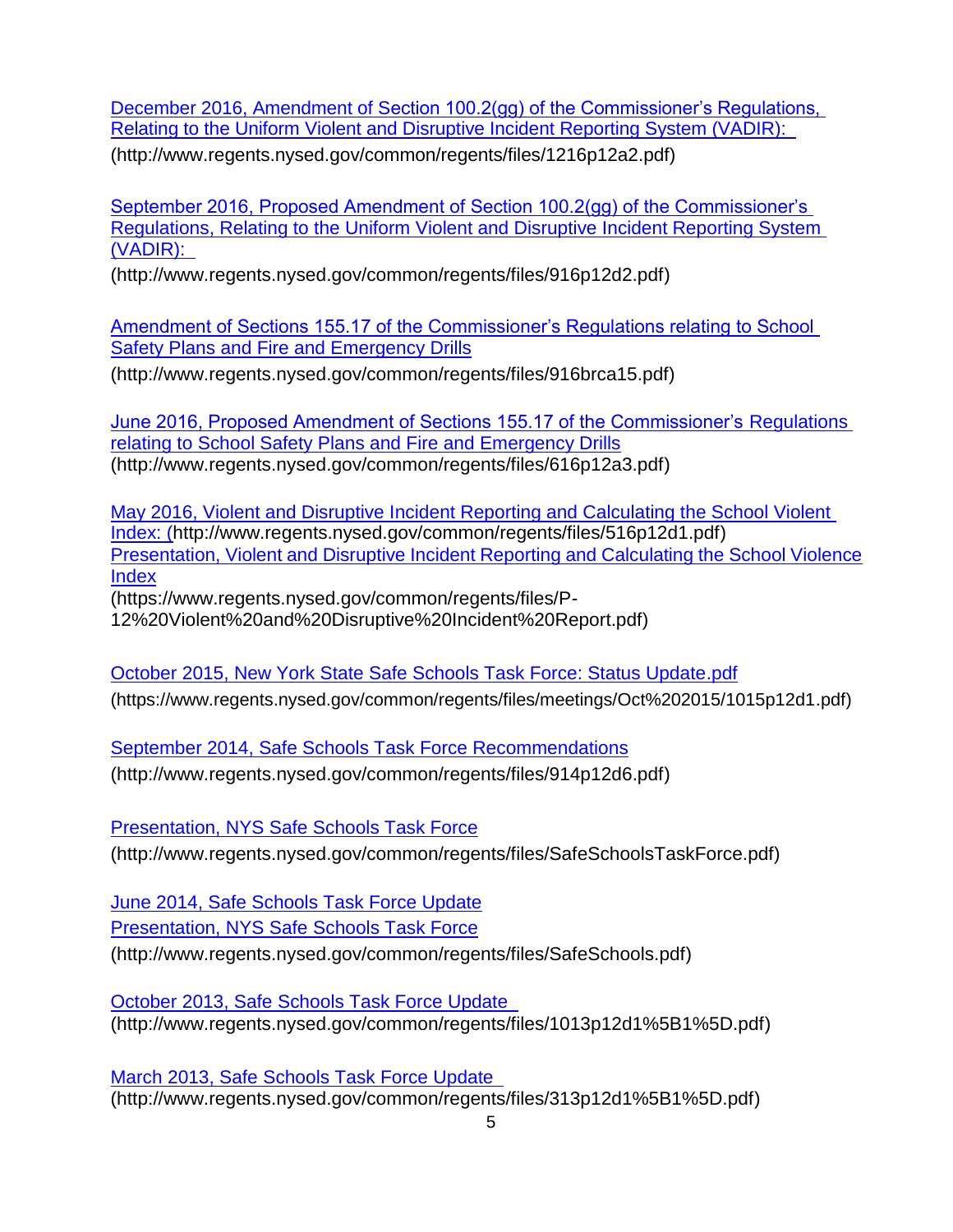## **NEW YORK STATE SAFE SCHOOLS TASK FORCE MEMBERS**

## *Established in 2013*

| Organization                                                                       | <b>Representative</b>                                                                                     |
|------------------------------------------------------------------------------------|-----------------------------------------------------------------------------------------------------------|
| 1. Advocates for Children                                                          | <b>Kim Sweet</b>                                                                                          |
| <b>Albany City School District</b><br>2.                                           | <b>Tony Albanese</b>                                                                                      |
| 3. Alliance for Quality Education                                                  | Marina Marcou-O'Malley                                                                                    |
| 4. Association for Educational Safety and Health Professionals                     | <b>Rick Shaw</b><br>John Warneck                                                                          |
| 5. Berkshire Free Union School District                                            | Greg Pasos                                                                                                |
| 6. Children's Conference                                                           | Jim Cultrara                                                                                              |
| 7. Children's Defense Fund New York                                                | Melanie Hartzog                                                                                           |
| 8. Children's Institute                                                            | Dirk Hightower<br>Nancy Cook<br>Elizabeth Devaney                                                         |
| 9. Commission on Economic Opportunity                                              | <b>Colleen Talbot</b>                                                                                     |
| 10. Community Indicators Consortium                                                | <b>Maeve Powlick</b>                                                                                      |
| 11. Conference of Big 5 School Districts                                           | Jennifer Pyle                                                                                             |
| 12. Council of School Supervisors & Administrators                                 | Alithia Rodriquez-Rolon                                                                                   |
| 13. East Greenbush Central School District                                         | <b>Tim Malloy</b>                                                                                         |
| 14. Empire State Pride Agenda                                                      | Jonathan Lang                                                                                             |
| 15. Empire State School Administrators Association                                 | <b>Chuck Mitchell</b>                                                                                     |
| 16. Erie Board of Cooperative Education 1                                          | <b>Sharon Comerford</b>                                                                                   |
| 17. Erie County                                                                    | <b>Scott Patronik</b>                                                                                     |
| 18. Every Person Influences Children (EPIC)                                        | Michelle Urbaczyk                                                                                         |
| 19. Fulton Central School District                                                 | Ryan Lanigan (District)<br>Danielle Crisafulli (HS)<br>Danielle Quinn (JHS)<br>Carlo Cuccaro (Lanigan ES) |
| 20. Gay, Lesbian & Straight Education Network (GLSEN)                              | Sarah Munshi                                                                                              |
| 21. Genesee Valley Education Partnership, LeRoy                                    | Kim Mclaughlin                                                                                            |
| 22. Healthy Schools Network, Inc.                                                  | <b>Claire Barnett</b>                                                                                     |
| 23. Ithaca City School District                                                    | <b>Timothy McDonald</b>                                                                                   |
| 24. Monroe County, Assistant District Attorney                                     | Nicole Fantigrossi                                                                                        |
| 25. Nassau County Assistant District Attorney Office                               | John Byrne                                                                                                |
| 26. National Center for Security and Preparedness<br>27. Network for Youth Success | <b>Rick Mathews</b><br><b>Kelly Sturgis</b>                                                               |
|                                                                                    |                                                                                                           |
| 28. New York Association of School Psychologists                                   | Kelly Caci<br>Shauna Maynard<br>John Kelly<br>Pamela Madeiros<br><b>Kitty Corsi</b>                       |
| 29. New York City Department of Education Office of Safety &<br>Youth Development  | Diane Costagliola                                                                                         |
| 30. New York City Department of Education, consultant                              | <b>Connie Cuttle</b>                                                                                      |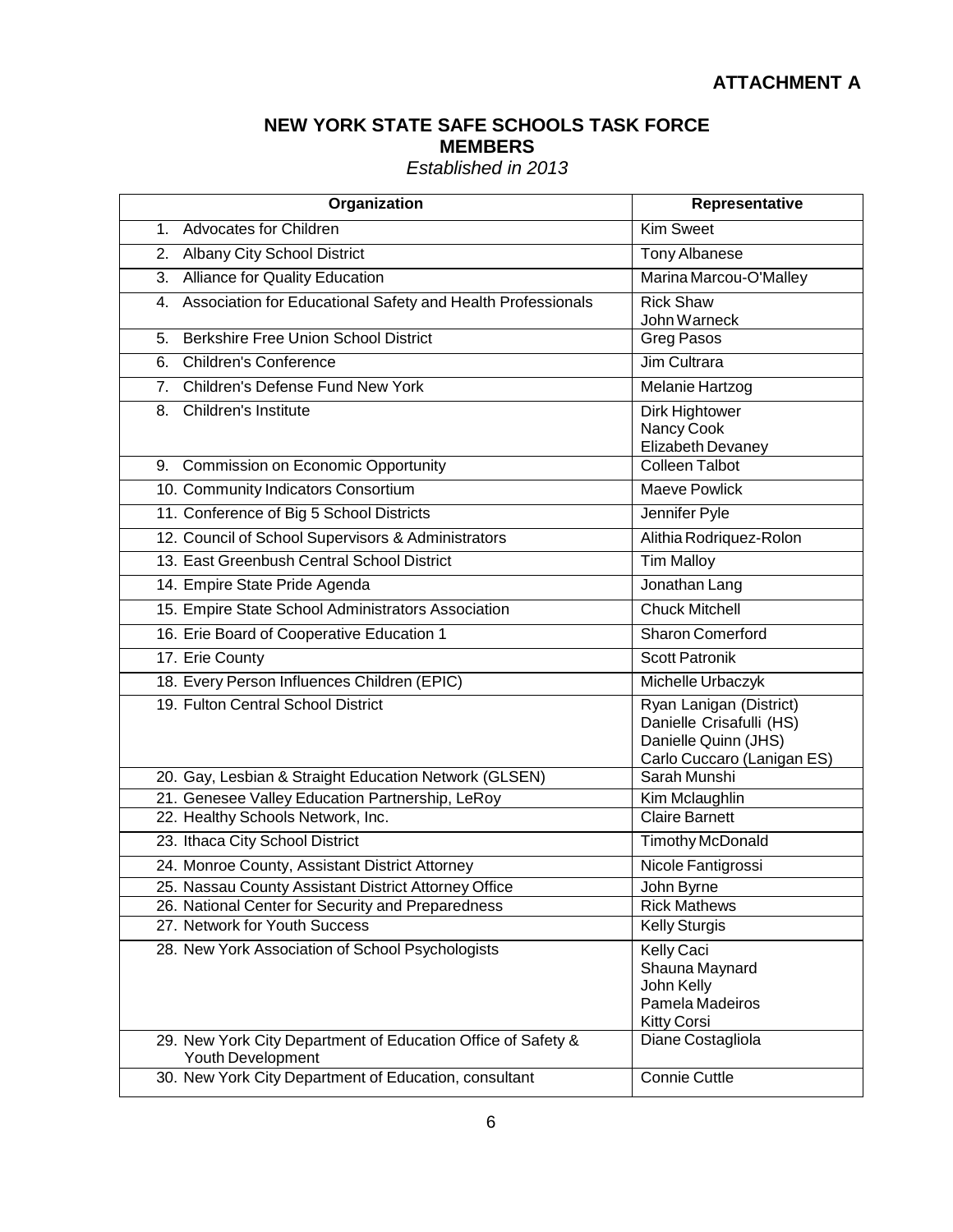| 31. New York Civil Liberties Union                                              | Johanna Miller                                                             |
|---------------------------------------------------------------------------------|----------------------------------------------------------------------------|
| 32. New York State Afterschool Network                                          | Lauren Frederico<br>Alli Lidie                                             |
| 33. New York State Assembly (Nolan)                                             | Devra Nusbaum                                                              |
| 34. New York State Assembly (O'Donnell)                                         | <b>Ann Horowitz</b>                                                        |
| 35. New York State Association for Pupil Transportation                         | Peter Mannella                                                             |
| 36. New York State Association for School Attorneys                             | Kathy Ahearn                                                               |
| 37. New York State Center for Rural Schools                                     | Tomas O'Brien                                                              |
| 38. New York State Center for School Safety                                     | <b>Tina Goodwin Segal</b><br>Jim Dillan<br>Kathy Oboyski Butler            |
| 39. New York State Council of School Superintendents                            | <b>Robert Lowry</b>                                                        |
| 40. New York State Counselor's Association                                      | <b>Carrie Frost</b><br>Joann Klein<br>Suzi Stoller<br>Dr. Kathleen Corbett |
| 41. New York State Department of Health                                         | Priti Irani<br>Kitty Gelberg                                               |
| 42. New York State Division of Criminal Justice Services                        | Francis Wade<br>Tom Andriola                                               |
| 43. New York State Intelligence and Strategic Information Sharing               | <b>Tony Perez</b>                                                          |
| 44. New York State Office of Children and Family Services                       | <b>Tim Bromirski</b><br>Viola Abbitt                                       |
| 45. New York State Office of Mental Health                                      | Nancy Flanagan<br>Donna Bradbury<br>Doug Bailey                            |
| 46. New York State Police                                                       | Janice Severson                                                            |
| 47. New York State Probation                                                    | Patricia Aikens                                                            |
| 48. New York State School Board Association                                     | Kate Gaffney                                                               |
| 49. New York State School Counselor's Association                               | Gloria Jean                                                                |
| 50. New York State School Social Worker's Association                           | Hai-Ping Yeh                                                               |
| 51. New York State United Teachers' Association                                 | <b>Bernice Rivera</b><br><b>Terry McSweeney</b>                            |
| 52. Oceanside Central School District                                           | <b>Brendon Mitchell</b>                                                    |
| 53. Oswego Board Of Cooperative Education Services (BOCES)                      | Patricia Cerio                                                             |
| 54. Parsons Child and Family Center                                             | Joan Valery                                                                |
| 55. Permanent Judicial Commission on Justice for Children                       | Kathleen DeCataldo                                                         |
| 56. Putnam Northern Westchester Board of Cooperative Education                  | Deborah Hardy                                                              |
| 57. Roxbury Central School District                                             | Thomas O'Brien                                                             |
| 58. Schenectady City School District                                            | Joanne Wolcott                                                             |
| 59. School Administrators Association of New York State                         | Jim Viola                                                                  |
| 60. New York State Education Department                                         | <b>Steve Marchant</b>                                                      |
| 61. SUNY Albany School of Education                                             | Kevin Quinn<br>Mark Barth                                                  |
| 62. Troy City Schools                                                           | Casey Parker                                                               |
| 63. Washington Saratoga Warren Hamilton Essex Board of<br>Cooperative Education | <b>Turina Parker</b>                                                       |
| 64. Webster Central School District                                             | Neil Flood                                                                 |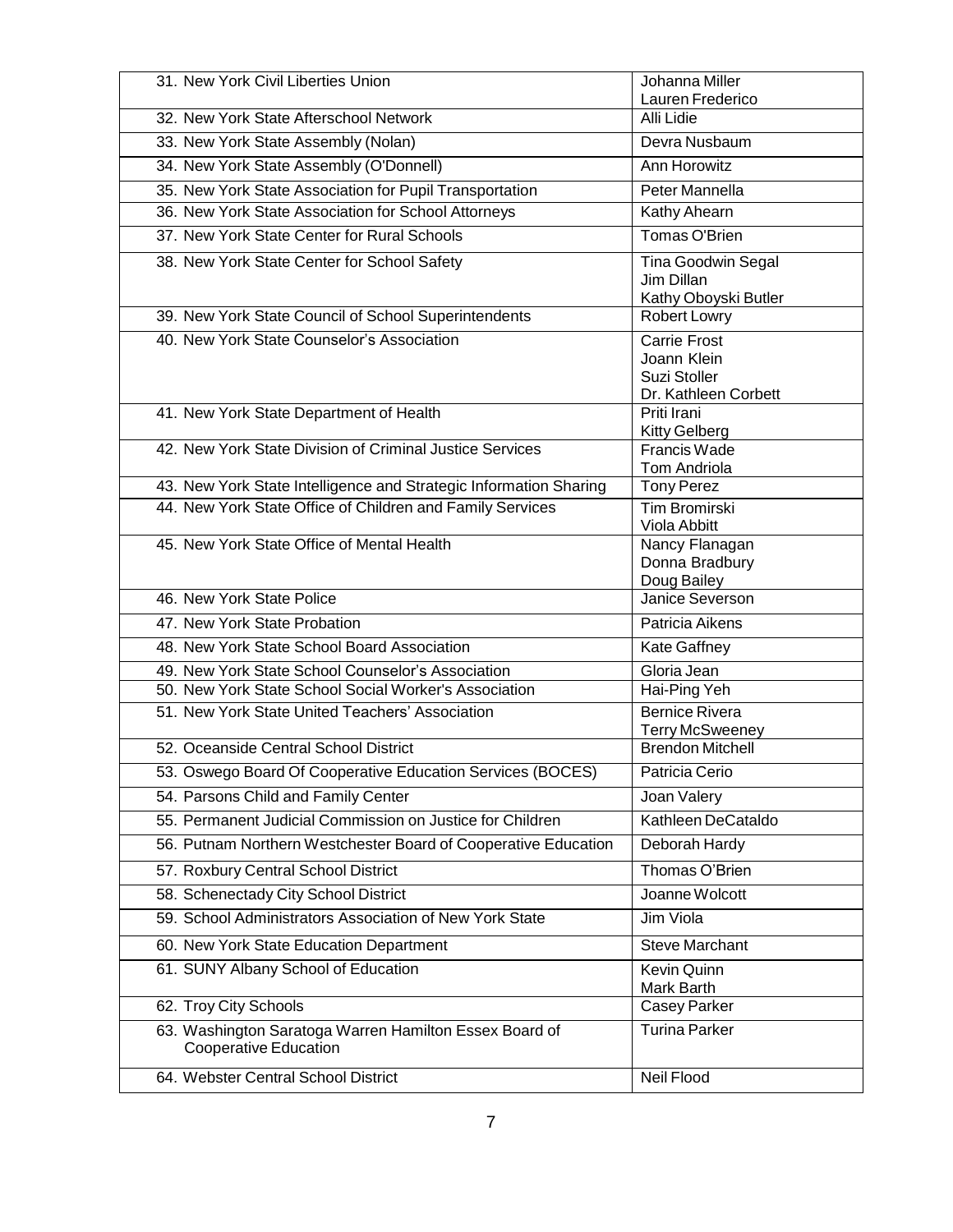## **ATTACHMENT B**

# **NEW YORK STATE SAFE SCHOOLS TASK FORCE RECOMMENDATIONS**

*Listed in priority order, based on a poll given to the Task Force members*

|                | <b>Recommendations</b>                                                                                                                                                                                                                                                                                                                                                                                                                                                           | <b>Status</b>                                                                                                                                                                                                                                                                                                                                                                                                                                 |
|----------------|----------------------------------------------------------------------------------------------------------------------------------------------------------------------------------------------------------------------------------------------------------------------------------------------------------------------------------------------------------------------------------------------------------------------------------------------------------------------------------|-----------------------------------------------------------------------------------------------------------------------------------------------------------------------------------------------------------------------------------------------------------------------------------------------------------------------------------------------------------------------------------------------------------------------------------------------|
| 1              | Advocate for investment in and expansion of support<br>staff in schools, including school counselors, social<br>workers, psychologists, nurses and school attendance<br>staff.                                                                                                                                                                                                                                                                                                   | Implemented and Ongoing<br>Amendments to Commissioner's<br>Regulations on School Counseling were<br>adopted in May 2017. The Department<br>continues to advocate for an increase in<br>State Aid that could be directed toward<br>additional pupil personnel services staff. In<br>recent years, the enacted budget has<br>included an increase in Foundation Aid<br>Community Schools Set-aside funds which<br>can be used for this purpose. |
| $\overline{2}$ | The reporting process for Dignity for All Students Act<br>(DASA) and Violent and Disruptive Incident Reporting<br>(VADIR) should be combined and renamed into one<br>system that is not punitive and is reflective of the school<br>climate and can be used for prevention and intervention<br>purposes. A new process and criteria should be developed<br>for the Persistently Dangerous designation and a new set<br>of definitions of incident categories for reporting using | Implemented<br>Commissioner's regulations were<br>adopted in December 2016 to revamp the<br>system and align VADIR and DASA incidents.<br>The Glossary of incident categories was also<br>revised accordingly.                                                                                                                                                                                                                                |
| 3              | Establish Social Emotional Learning (SEL) as a key<br>component of meeting New York State Learning<br>Standards; revisit the SEL guidelines and move forward with<br>developing standards and measures on an evidence-<br>based framework for implementation.                                                                                                                                                                                                                    | Implemented<br>The Department released new guidance that<br>was developed by members of the Safe<br><b>Schools Task Force Student</b><br>Engagement/School Culture Workgroup and<br>with other states that were selected along with<br>NYS by the national organization -<br>Collaborative for Academic, Social Emotional<br>Learning (CASEL).                                                                                                |
| 4              | Assess and evaluate non-academic supports and a<br>positive school climate as key to student achievement.<br>Provide resources for professional development, technical<br>assistance and individual student supports to the field and<br>school community including parents and afterschool<br>programs.                                                                                                                                                                         | Implemented and Ongoing<br>The Department has added a report in SIRS so<br>that schools and districts can access chronic<br>absenteeism reports. Resources on Chronic<br>Absenteeism have been released to the field.<br>Resources on School Climate Surveys were<br>released to the field in the Fall of 2017.                                                                                                                               |
| 5              | Examine all current federal and state data reporting<br>requirements to develop a single comprehensive model<br>data reporting system that incorporates already required<br>reporting.                                                                                                                                                                                                                                                                                           | Implemented                                                                                                                                                                                                                                                                                                                                                                                                                                   |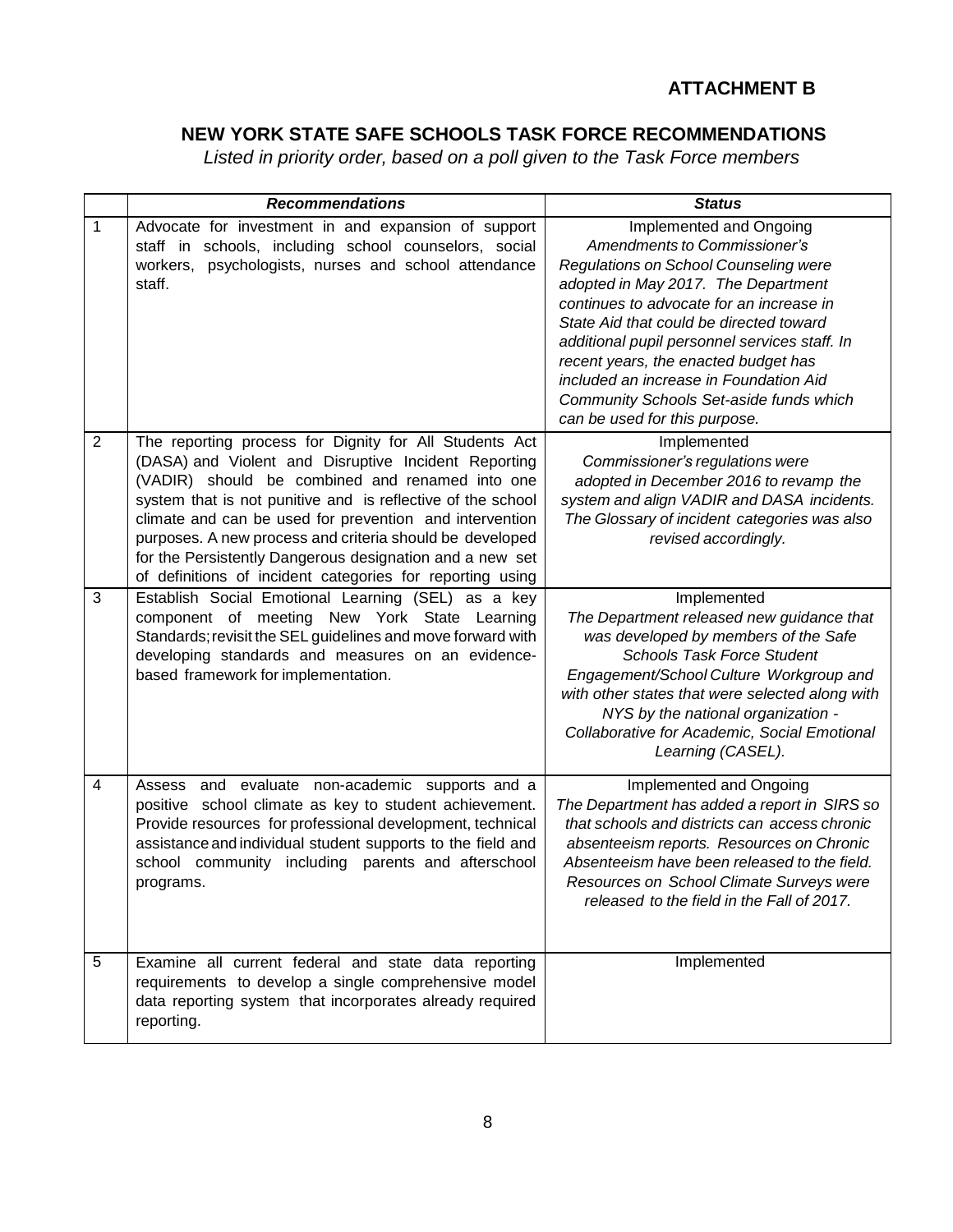| 6              | Re-examine current mandates including the courses for Child           | Partially Implemented                            |
|----------------|-----------------------------------------------------------------------|--------------------------------------------------|
|                | Abuse/Neglect<br>Identification,<br>School                            | The Dignity Act Task Force was re-               |
|                | Violence<br>Prevention/Intervention,<br>and                           | established in 2018 and developed                |
|                | DASA to determine needed changes to pre-service and in-               | recommendations for consideration. The           |
|                | service certification requirements. For example, revise and           | Department is currently reviewing these          |
|                | update the 2-hour School Violence Prevention course, which            | recommendations.                                 |
|                | teacher<br>certification,<br>such that it is                          |                                                  |
|                | required<br>for<br>İS                                                 |                                                  |
|                | complimentary to the new 6-hour required Training<br>in.              |                                                  |
|                | Harassment, Bullying, Cyberbullying and Discrimination<br>in.         |                                                  |
| $\overline{7}$ | Support implementation of theoretically grounded and                  | Implemented                                      |
|                | evidence- based multi-tiered frameworks such as PBIS that are         |                                                  |
|                | designed to:                                                          |                                                  |
|                | a. Enhance the learning environment for all students                  |                                                  |
|                | who have greater social, emotional and behavioral                     |                                                  |
|                | needs.                                                                |                                                  |
|                | Improve overall school climate, safety and support for<br>b.          |                                                  |
| 8              | Design a user-friendly technology system for reporting incidents      | Implemented                                      |
|                | with prompts to aid accurate reporting. To include real time data     | Beginning with the 2016-17 school year,          |
|                | available, give technical assistance to schools on data collection,   | the Department moved up the annual               |
|                | use and reporting so it is a positive rather than punitive process.   | deadline for submission of incident reports      |
|                |                                                                       | to address this recommendation.                  |
|                |                                                                       |                                                  |
|                |                                                                       |                                                  |
| 9              | Include non-certified school staff (aides, office staff, maintenance, | Implemented                                      |
|                | transporters, food service, etc.) in School Violence Prevention       | State statute requires all staff including those |
|                | training.                                                             | listed in this recommendation to be trained on   |
|                |                                                                       | school violence prevention annually.             |
|                |                                                                       |                                                  |
| 10             | Revise New York State Statute 807 to include lockdown drills,         | Implemented                                      |
|                | armed intruder drills and other drills as part of the 12 annual fire  |                                                  |
|                | drills currently mandated. Eliminate two of the currently required    |                                                  |
|                |                                                                       |                                                  |
|                | fire drills and require at least one lockdown drill.                  |                                                  |
| 11             | Form an inter-agency policy Workgroup that includes student           | Implemented                                      |
|                | representatives to examine student suspension policies and            |                                                  |
|                | restorative justice practices.                                        |                                                  |
| 12             | Convene a series of meetings among the offices of P-12, Higher        | Implemented                                      |
|                | Education, Professions and Teacher Certification to develop a         |                                                  |
|                | "big picture" plan for identifying the rapidly increasing number of   |                                                  |
|                | topics, especially in areas such as strategies for classroom          |                                                  |
|                | management and identifying and addressing individual student          |                                                  |
|                | SEL needs or inclusion in Teacher/Administrator Training, and         |                                                  |
|                | other support staff, both pre-service and in-service.                 |                                                  |
| 13             | Develop uniform training and qualification requirements for           | Partially Implemented                            |
|                | School Resource Officers (SROs) which will include training in        | Currently working with the                       |
|                | restorative justice practices as well as social emotional learning.   | school Safety Improvement Team to                |
|                | Issue a Department memo to clarify 211 waiver requirements for        | implement new requirement for                    |
|                | hiring retired law enforcement officers as SROs.                      | MOUs between School Districts and                |
|                |                                                                       | Law enforcement and SRO training.                |
|                |                                                                       |                                                  |
|                |                                                                       |                                                  |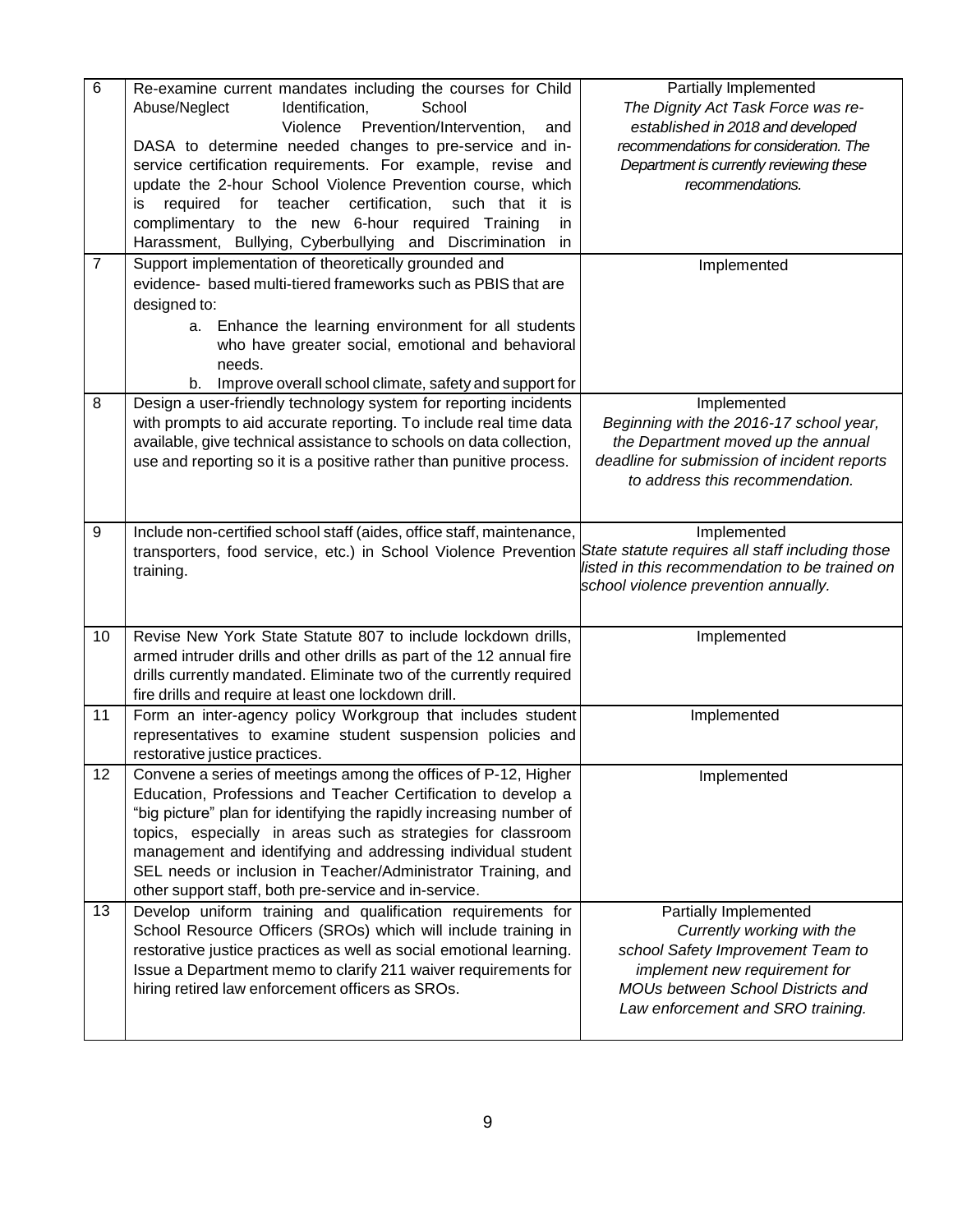| 14 | Improve the ease of student reporting of safety issues not limited<br>to bullying, harassment, discrimination, at-risk behavior and<br>violence by providing opportunities for students to anonymously<br>report incidents of concern.                                                                                             | Partially Implemented                                                                                                                                                                                                                                                                                |
|----|------------------------------------------------------------------------------------------------------------------------------------------------------------------------------------------------------------------------------------------------------------------------------------------------------------------------------------|------------------------------------------------------------------------------------------------------------------------------------------------------------------------------------------------------------------------------------------------------------------------------------------------------|
| 15 | Train school administrators (Train the trainer) on the new system<br>to effectively use discipline data and give Pre-service training to<br>all pertinent school personnel in the new PD designation system.<br>Train school administrators, teachers and personnel on the new<br>system to effectively analyze and use documents. | Partially Implemented<br>NYSED staff are currently developing the<br>training.                                                                                                                                                                                                                       |
| 16 | Develop a Workgroup across P-12 Offices with representatives<br>agencies that include youth and student<br>from other<br>representatives to develop protocols for the collection and<br>dissemination of data that can assist schools with meeting the<br>non-academic needs of students                                           | Implemented<br>Workgroup was established and<br>resources are available for schools on<br>SEL and mental health education.                                                                                                                                                                           |
| 17 | There should be a multi-year change process for schools<br>designated as Persistently Dangerous. The Task Force should<br>continue to collect additional information and assist the<br>Department during this time of transition to a new reporting<br>process.                                                                    | Implemented                                                                                                                                                                                                                                                                                          |
| 18 | Public reporting of data to the State and localities should lead to<br>identification of school districts in need of technical assistance for<br>improvement and referrals to additional resources to improve the<br>school climate, making it a safer environment for students.                                                   | Partially Implemented<br>SCI design has been completed and the<br>Department is discussing ways to format<br>for public reporting.                                                                                                                                                                   |
| 19 | Use PBIS training more regularly and appropriately.                                                                                                                                                                                                                                                                                | Implemented<br>PBIS is promoted within SEL resources<br>available on our website.                                                                                                                                                                                                                    |
| 20 | Continue use of the School Climate Index to assess school<br>environment needs: such as technical assistance from<br>Community Schools, NYS Center for School Safety, and/or the<br>Department; types of support; and funding needs.                                                                                               | Partially Implemented<br>A school climate index pilot program is<br>currently underway for the 2018-19<br>school year and TA is being provided.                                                                                                                                                      |
| 21 | Gather survey data from other state and federal agencies to<br>relate to the school's climate and safety to minimize duplication<br>and to develop a fuller picture of school climate for policy makers.                                                                                                                           | Implemented                                                                                                                                                                                                                                                                                          |
| 22 | Expand School Safety Plans to include protocols for school<br>busses/transporters, areas used by students outside the school<br>building and activities outside of regular school hours.                                                                                                                                           | Partially Implemented and Ongoing<br>SSIT will address after school activities and<br>school bus/transporter issues.                                                                                                                                                                                 |
| 23 | Provide opportunities for districts to pursue funding for hiring<br>additional SROs.                                                                                                                                                                                                                                               | Implemented and Ongoing<br>The Department continues to advocate with<br>the Governor's office and legislature for an<br>increase in State Aid; local decision-making<br>about how the funds should be spent would<br>allow funds to be spent on SROs if the<br>district determined there was a need. |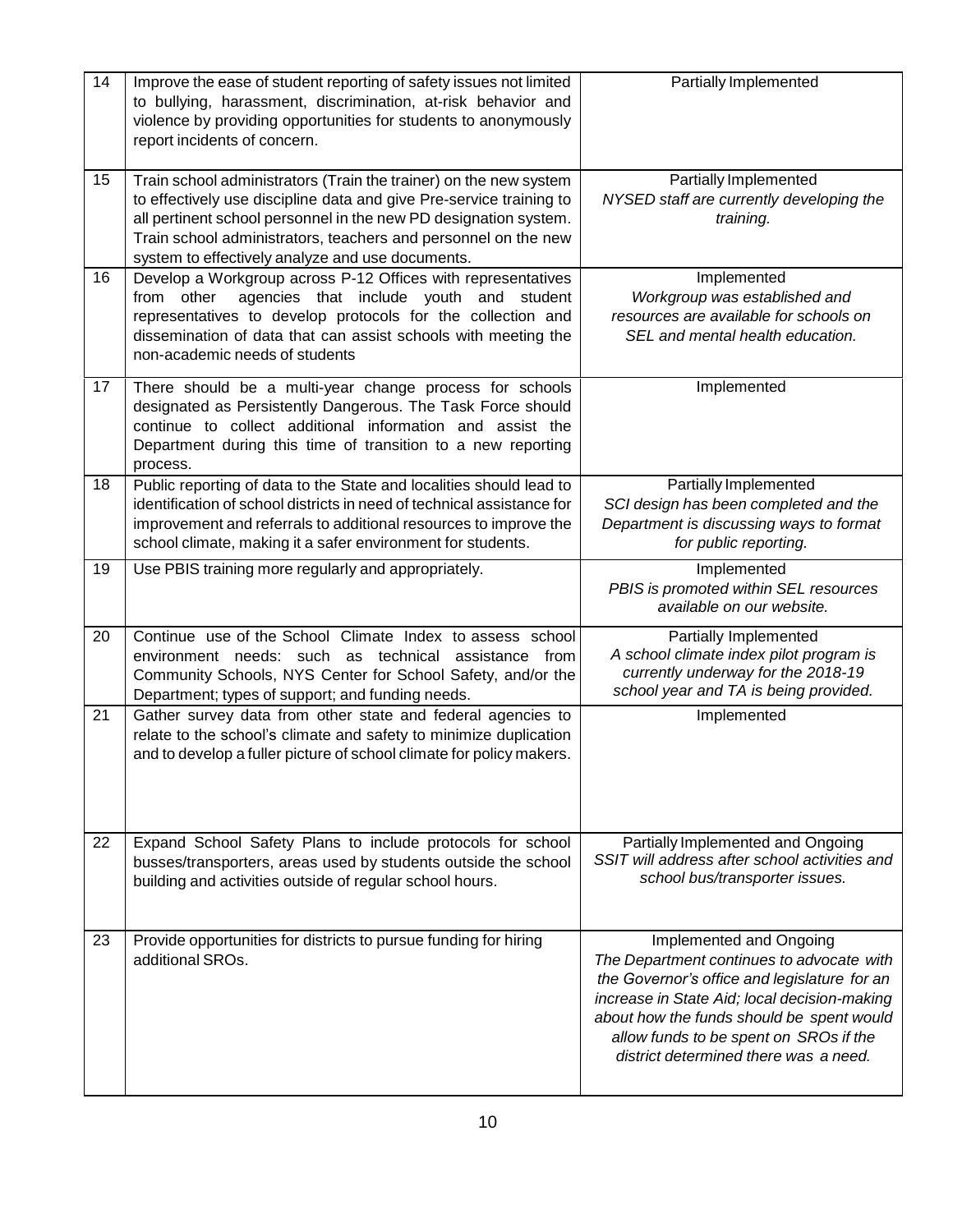| 24 | SED to develop a guidance document regarding the role of the<br>SRO and other security officials who work with school<br>administration.                                                                                                                                                                                                                                                                                              | Partially Implemented<br>Department staff are in the process<br>of working with the SSIT to<br>define the role of SROs and to<br>distribute guidance to schools.                    |
|----|---------------------------------------------------------------------------------------------------------------------------------------------------------------------------------------------------------------------------------------------------------------------------------------------------------------------------------------------------------------------------------------------------------------------------------------|-------------------------------------------------------------------------------------------------------------------------------------------------------------------------------------|
| 25 | Develop protocols for collecting, disseminating, and offering<br>technical support to utilizing data, including data related to SEL<br>to assist schools in creating positive school climates while<br>protecting individual student privacy. Survey the national and<br>state field for effective school climate models, needs<br>assessments and other measures of student well-being.                                              | Implemented                                                                                                                                                                         |
| 26 | Develop guidance document to clarify and reinforce membership,<br>roles, responsibilities and appropriate training for members of<br>emergency response teams as defined in CR 155.17(c)(14) and<br>post-incident response teams as defined in CR 155.17(c)(15).<br>Chain of command system should be consistent with FEMA<br>Command<br>System<br>(ICS)<br>Incident<br>model,<br>see<br>http://www.fema.gov/incident-commandsystem). | Implemented                                                                                                                                                                         |
| 27 | Issue a memorandum specifying that District-wide Safety Plans<br>should be submitted electronically to the Commissioner with<br>amendments on an annual basis to comply with 8 NYCRR<br>$155.17(e)(3)$ .                                                                                                                                                                                                                              | Implemented                                                                                                                                                                         |
| 28 | Districts will utilize a locally developed checklist or a checklist from<br>the FEMA website:<br>http://training.fema.gov/EMIWeb/emischool/EL361Toolkit/Sampl<br>eFormsChecklistsEx ercises.htm to conduct an assessment to<br>ensure buildings are safe for re-occupancy after a disaster or<br>evacuation. This checklist should include review of<br>environmental safety factors associated with violence.                        | Implemented                                                                                                                                                                         |
| 29 | Transition the carryover Persistently Dangerous schools that do<br>not meet the criteria for removal into a pilot. Create tiers for<br>remaining PD schools to reflect intermediate phases of<br>improvement. Create tiers of technical assistance aligned with<br>improvement phases.                                                                                                                                                | Implemented                                                                                                                                                                         |
| 30 | Publish school climate surveys for schools, parents,<br>teachers, and students to use.                                                                                                                                                                                                                                                                                                                                                | Implemented                                                                                                                                                                         |
| 31 | Explore the development of a student-based unique identifier<br>system for the purpose of sharing data to implement proper<br>appropriate interventions and identification of state and local<br>trends.                                                                                                                                                                                                                              | Start Date to be Determined                                                                                                                                                         |
| 32 | Include school transportation managers/directors as required<br>members on districtwide and building-level school safety teams<br>with the goal of expanding and enhancing bus drills, developing<br>emergency response training to operators and aides, developing<br>policies and practices related to school bus security and<br>enhancing safety equipment for busses                                                             | Partially Implemented School<br>transportation officials are<br>suggested members of safety teams, but it<br>is not required by law.                                                |
| 33 | Provide guidance for schools to encourage students to<br>report school safety issues.                                                                                                                                                                                                                                                                                                                                                 | Partially Implemented and Ongoing<br>NYSED staff has conducted regional<br>trainings for school and district staff with<br>the Center for School Safety in summer<br>2017 and 2018. |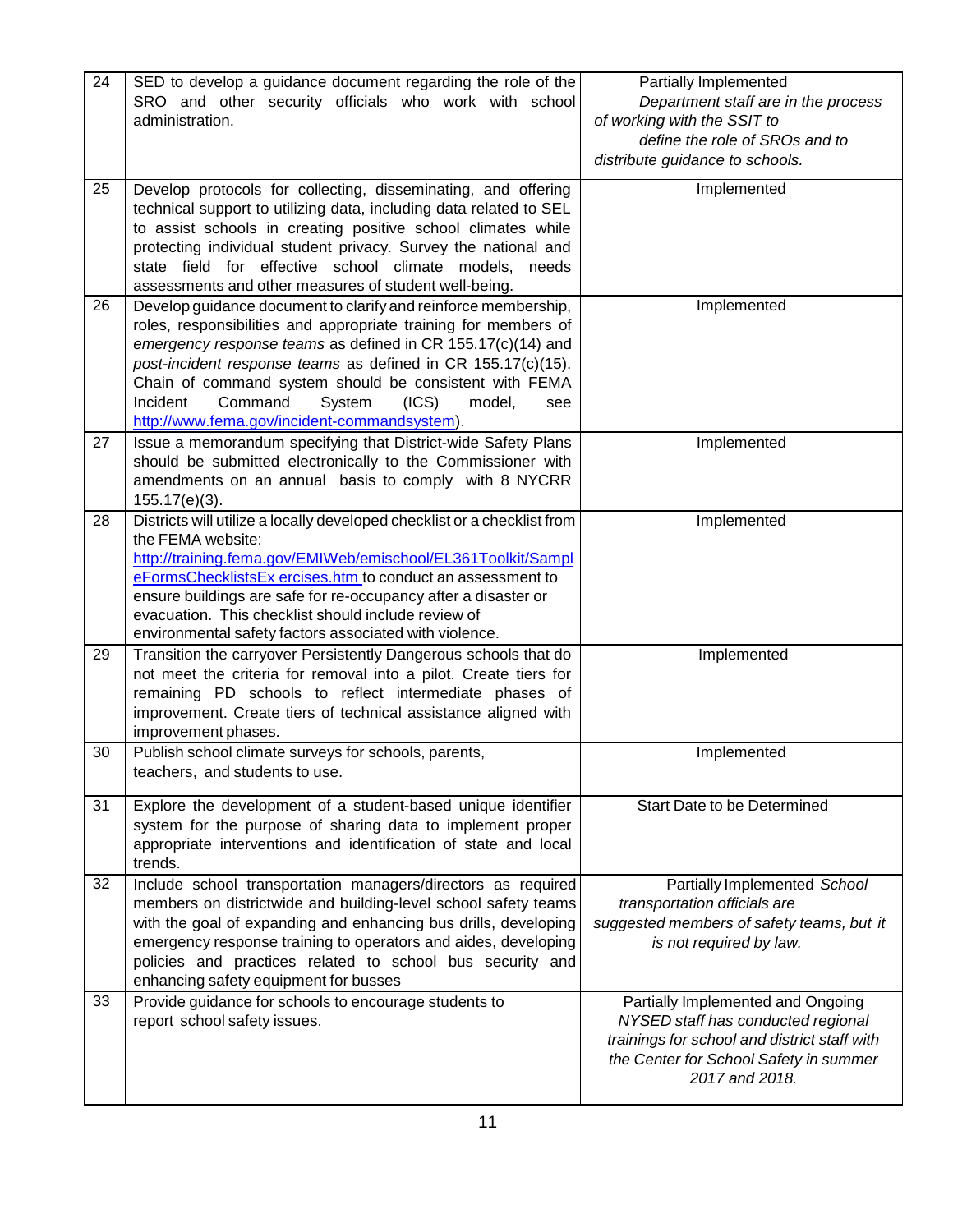| 34 | There should not be an announcement of newly identified<br>Potentially Persistently Dangerous (PPD) or Persistently<br>Dangerous (PD) schools. However, schools that have been<br>designated in past years as PD should be allowed to petition for<br>removal of their designation status. | Implemented |
|----|--------------------------------------------------------------------------------------------------------------------------------------------------------------------------------------------------------------------------------------------------------------------------------------------|-------------|
| 35 | Explore what data is already collected via what data bases and<br>which data points are collected. Find ways in which to be sure<br>that all parties are aware of data system and data points.                                                                                             | Implemented |
| 36 | Issue a memorandum that district-wide safety plans will no longer<br>be required to be posted on-line. Districts will still have the option<br>to post district-wide plans on-line.                                                                                                        | Implemented |